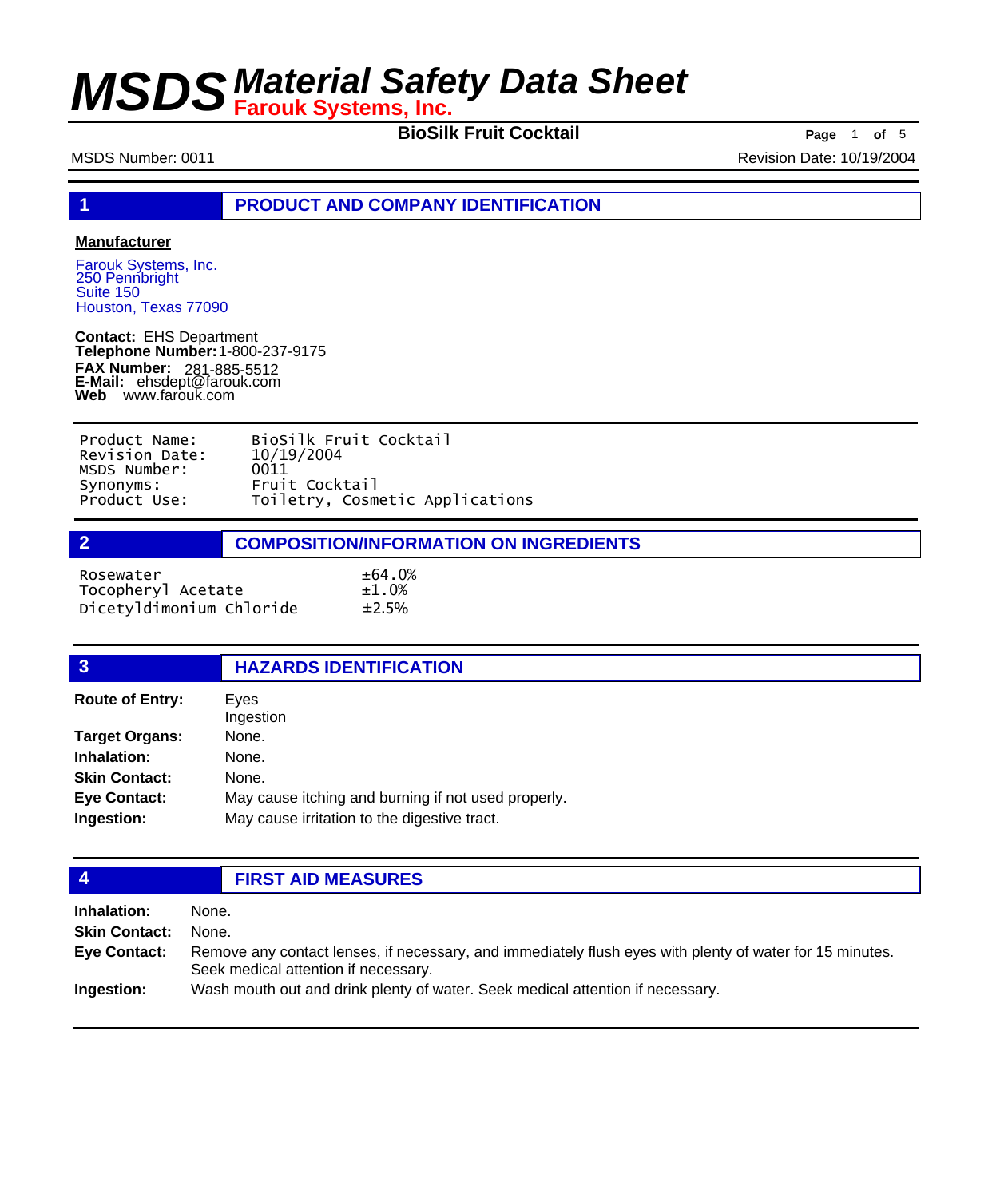**BioSilk Fruit Cocktail Page** <sup>2</sup> **of** <sup>5</sup>

MSDS Number: 0011 **Revision Date: 10/19/2004** Revision Date: 10/19/2004

**5 FIRE FIGHTING MEASURES**

FLASHPOINT AND METHOD: Not applicable. FLAMMABLE LIQUIDS: Not available. AUTO IGNITION TEMP: Not applicable. FLAMMABLE CLASS: None. BURNING RATE OF SOLID:

Not available

GENERAL HAZARDS: Evacuate personnel downwind of fire to avoid inhalation of fumes and smoke.

EXTINGUISHING METHODS: Chemical type foam, CO2(Carbon Dioxide), Dry Chemical, Water Fog

HAZARDOUS COMBUSTION PRODUCTS: None.

FIRE FIGHTING PROCEDURES: This product is not flammable.However, hazardous decomposition and combustion products may be formed in a fire situation. Cool exposed containers with water spray to prevent overheating.

FIRE FIGHTING EQUIPMENT: Respiratory and eye protection are required for fire fighting personnel. Full protective equipment (Bunker Gear) and self contained breathing apparatus (SCBA) should be used for all indoor fires and significant outdoor fires. For small outdoor fires, which may be easily extinguished with a portable fire extinguisher, use of a SCBA may not be needed.

### **6 ACCIDENTAL RELEASE MEASURES**

SMALL SPILL: When a spill occurs, use absorbent material on the substance. Dispose of the material according to all local, state and federal regulations. Always use an absorbent material when cleaning up a spill.

ENVIRONMENTAL PRECAUTIONS: Avoid run-off or release into sewers, stormdrains and waterways.

GENERAL PRECAUTIONS: Remove containers away from flammable materials.

### *HANDLING AND STORAGE*

Use appropriate personal protective equipment as specified in Section 8. Handle in a manner consistent with good household/personal techniques and practices. **Handling Precautions:** Keep containers/bottles securely sealed when not in use. Store in cool/dry conditions that do **Storage Requirements:**

not exceed room temperature. Try to store product in temperatures between 40°F to 90° F.

### **8 EXPOSURE CONTROLS/PERSONAL PROTECTION**

These recommendations provide general guideance for handling this product safely. Because specific use conditions may vary, safety procedures should be developed for each specific application of this product. When developing procedures, always consider potential waste, disposal and personal safety issues. **Engineering Controls:** EYES AND FACE: For reasonable foreseeable uses of this product, eye and face protection is not required. SKIN: For reasonable foreseeable uses of this product, skin protection is not required. RESPIRATORY: For reasonable foreseeable uses of this product, respiratory protection is not required. **Protective Equipment:** EXPOSURE GUIDELINES: Overexposure is unlikely. Since all parameters cannot be foreseen, the

use of engineering controls to reduce exposure may be necessary.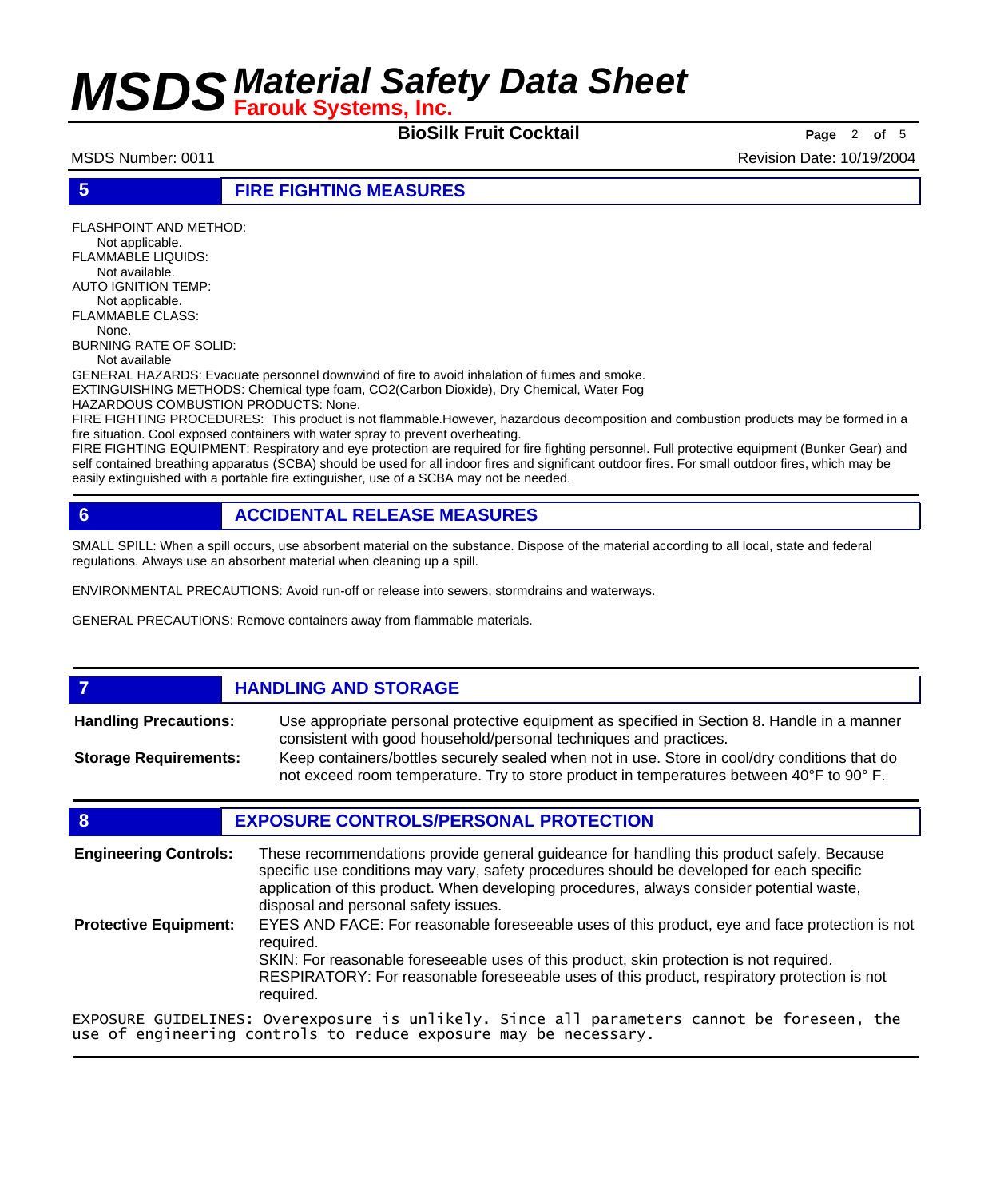**BioSilk Fruit Cocktail Page** <sup>3</sup> **of** <sup>5</sup>

MSDS Number: 0011 **Revision Date: 10/19/2004** Revision Date: 10/19/2004

#### **9 PHYSICAL AND CHEMICAL PROPERTIES**

**Appearance:** Creamy. light green liquid **Physical State:** Liquid **Odor:** Pleasant fruity fragrance **pH: Vapor Pressure:** N/A **Vapor Density:** N/A

**Boiling Point:** 212° F **Freezing/Melting Pt.:** N/A **Solubility:** Soluble in water. **Spec Grav./Density:** 1.00

| 10                                            | <b>STABILITY AND REACTIVITY</b> |                                           |
|-----------------------------------------------|---------------------------------|-------------------------------------------|
| Stability:                                    |                                 | YES                                       |
| <b>Conditions to avoid:</b>                   |                                 | Extreme temperatures.                     |
| Materials to avoid (incompatability):         |                                 | Keep away from strong oxidizing material. |
| Hazardous Decomposition products: None known. |                                 |                                           |
| <b>Hazardous Polymerization:</b>              |                                 | Will Not Occur.                           |

#### **11 TOXICOLOGICAL INFORMATION**

ACUTE: DERMAL LD50: Not available. ORAL LD50: Not available. INHALATION LC50: Not available. EYE EFFECTS: This product may cause irritation to eyes if not used under normal conditions. TARGET ORGANS: NONE. SENSITIZATIONS: Not available. CARCINOGENICITY: IARC: Listed by IARC - No. NTP: Listed by NTP - No. OSHA: Listed by OSHA - No.

MUTAGENICITY: Not available. REPRODUCTIVE EFFECTS: None. TERATOGENIC EFFECTS: Not available.

### **12 ECOLOGICAL INFORMATION**

ENVIRONMENTAL DATA: Not available. ECOTOXICOLOGICAL INFO: Not available. DISTRIBUTION: Not available. CHEMICAL FATE INFO: Not available.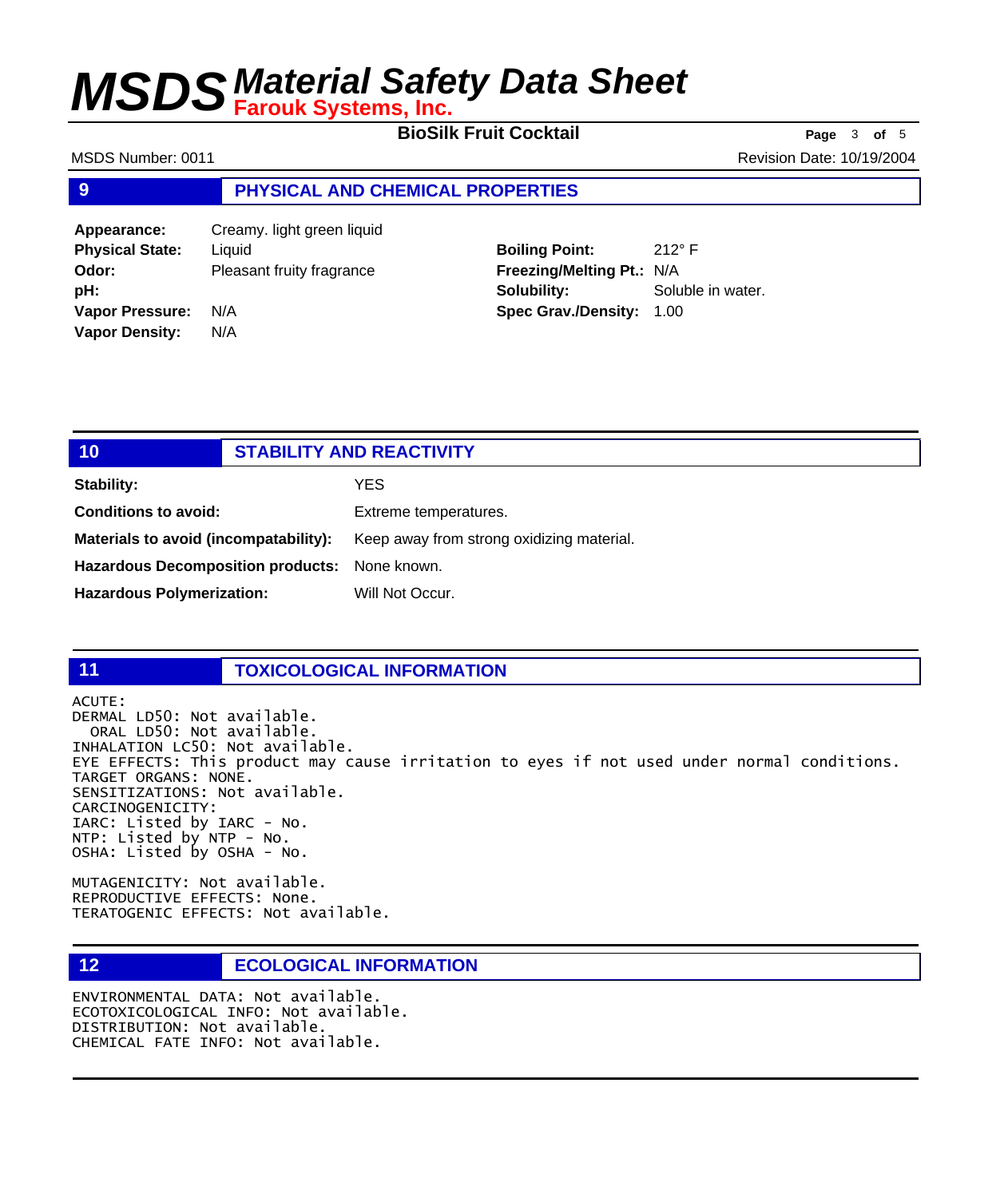**BioSilk Fruit Cocktail Page** <sup>4</sup> **of** <sup>5</sup>

MSDS Number: 0011 **Revision Date: 10/19/2004** Revision Date: 10/19/2004

#### **13 DISPOSAL CONSIDERATIONS**

US EPA Waste Number and Descriptions:

DISPOSAL METHOD: Controlled release of diluted product into a biological wastewater treatment plant. COMPONENT WASTE NUMBER: No EPA Waste Numbers are applicable for this product's components. DISPOSAL INSTRUCTIONS: Dispose of waste material according to local, state and federal rules and regulations.

**14 TRANSPORT INFORMATION**

This product is not regulated as a hazardous material by the United States (DOT) or Canadian (TDG) transportation regulations.

DOT CLASSIFICATION: Shipping Name: BioSilk Fruit Cocktail Class: None. Non-regulated, non-hazardous

IMDG CLASSIFICATION: Shipping Name: BioSilk Fruit Cocktail Class: None. Non-regulated, non-hazardous

IATA CLASSIFICATION: Shipping Name: BioSilk Fruit Cocktail Class: None. Non-regulated, non-hazardous

1-800-424-9300 1-703-527-3887 CHEMTREC

Outside the United States

#### **15 REGULATORY INFORMATION**

UNITED STATES: SARA TITLE III (Superfund Amendments and Reauthorization Act) 311/312 HAZARD CATEGORIES Fire: No. Pressure Generating: No. Reactivity: No. Acute: No. 313 REPORTABLE INGREDIENTS: Not applicable. TITLE III NOTES: None. CERCLA(Comprehensive Response, Compensation, and Liability Act) CERCLA RQ: None. TSCA(Toxic Substance Release Act) TSCA REGULATORY: All ingredients are listed in the TSCA Inventory. CANADA: WHMIS(WORKER HAZARDOUS MATERIAL INFORMATION SYSTEM) This product is WHMIS controlled. CANADIAN INGREDIENT DISCLOSURE LIST: None. CANADIAN ENVIRONMENTAL PROTECTION ACT: All intentional ingredients are listed on the DSL(Domestic Substance List). EUROPEAN COMMUNITY: EU REGULATORY: All intentional ingredients are listed on the European's EINECS Inventory. STATE REGULATIONS: Not available. LOCAL REGULATIONS: Not available.